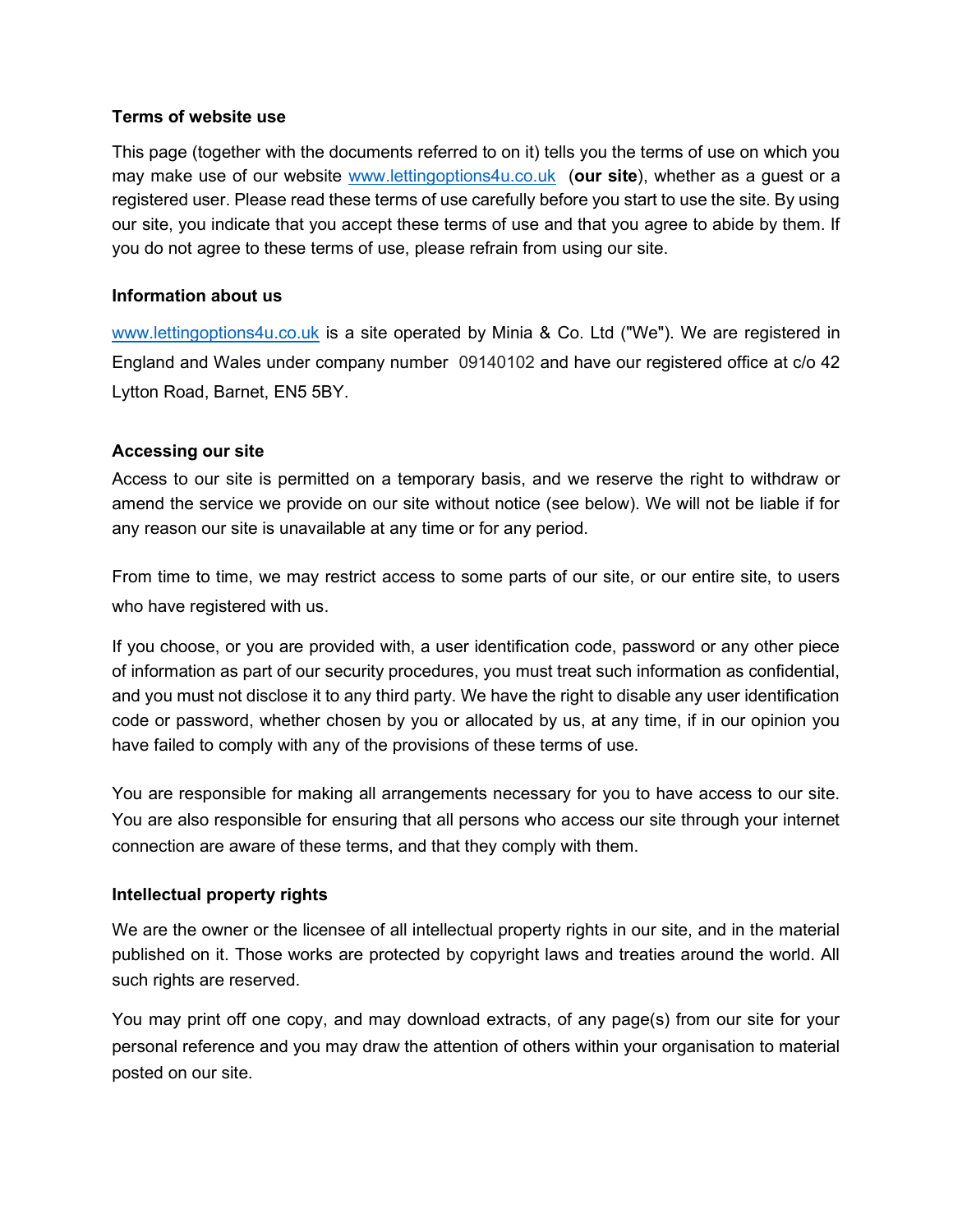You must not modify the paper or digital copies of any materials you have printed off or downloaded in any way, and you must not use any illustrations, photographs, video or audio sequences or any graphics separately from any accompanying text.

Our status (and that of any identified contributors) as the authors of material on our site must always be acknowledged.

You must not use any part of the materials on our site for commercial purposes without obtaining a licence to do so from us or our licensors.

If you print off, copy or download any part of our site in breach of these terms of use, your right to use our site will cease immediately and you must, at our option, return or destroy any copies of the materials you have made.

# Reliance on information posted

Commentary and other materials posted on our site are not intended to amount to advice on which reliance should be placed. We therefore disclaim all liability and responsibility arising from any reliance placed on such materials by any visitor to our site, or by anyone who may be informed of any of its contents.

### Our site changes regularly

We aim to update our site regularly, and may change the content at any time. If the need arises, we may suspend access to our site, or close it indefinitely. Any of the material on our site may be out of date at any given time, and we are under no obligation to update such material.

### Our liability

The material displayed on our site is provided without any guarantees, conditions or warranties as to its accuracy. To the extent permitted by law, we, other members of our group of companies and third parties connected to us hereby expressly exclude:

- All conditions, warranties and other terms which might otherwise be implied by statute, common law or the law of equity.
- Any liability for any direct, indirect or consequential loss or damage incurred by any user in connection with our site or in connection with the use, inability to use, or results of the use of our site, any websites linked to it and any materials posted on it, including, without limitation any liability for:
- loss of income or revenue:
- loss of business;
- loss of profits or contracts;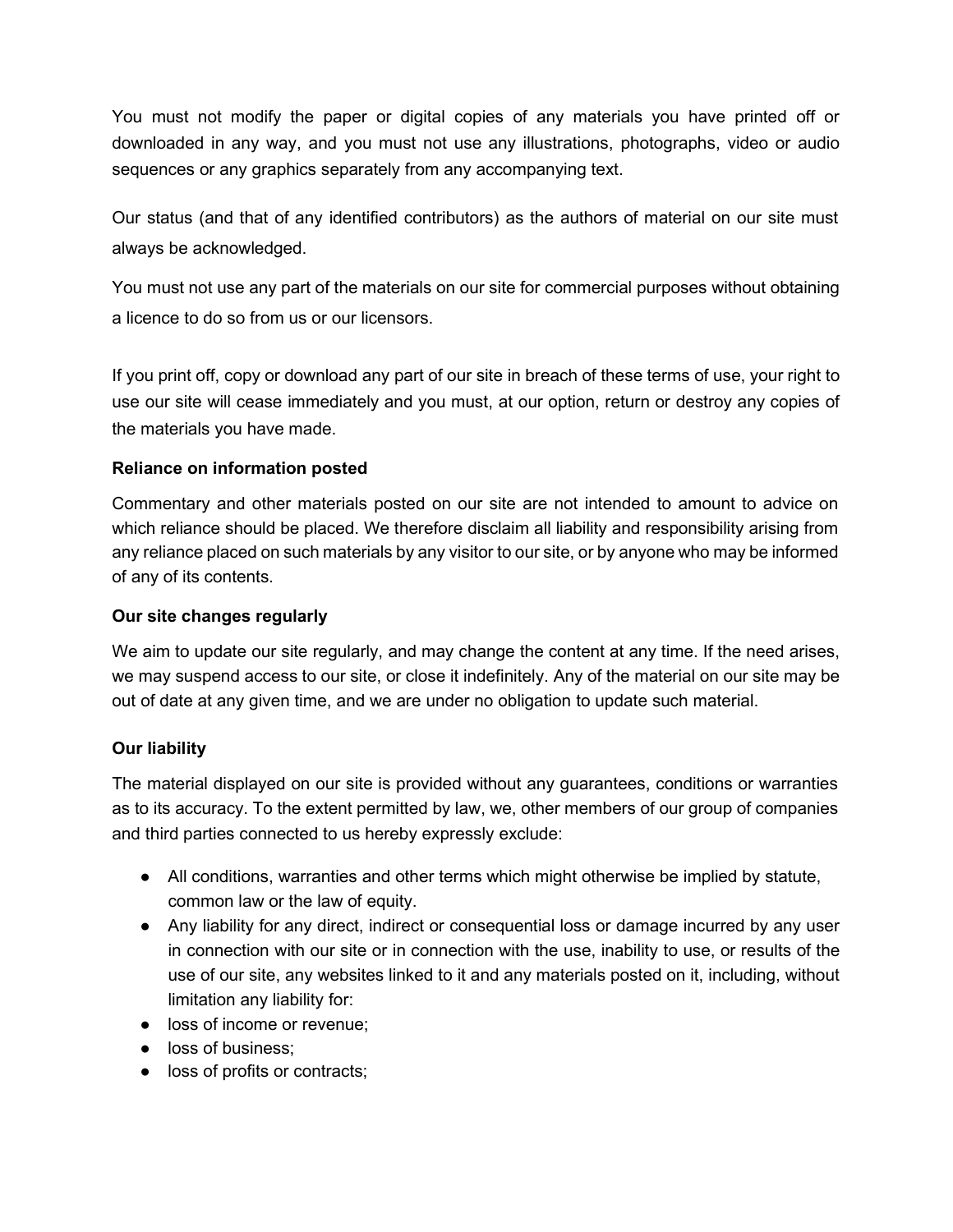- loss of anticipated savings;
- loss of data:
- loss of goodwill;
- wasted management or office time; and
- for any other loss or damage of any kind, however arising and whether caused by tort (including negligence), breach of contract or otherwise, even if foreseeable, provided that this condition shall not prevent claims for loss of or damage to your tangible property or any other claims for direct financial loss that are not excluded by any of the categories set out above.

This does not affect our liability for death or personal injury arising from our negligence, nor our liability for fraudulent misrepresentation or misrepresentation as to a fundamental matter, nor any other liability which cannot be excluded or limited under applicable law.

# Information about you and your visits to our site

We process information about you in accordance with our privacy policy [INSERT LINK]. By using our site, you consent to such processing and you warrant that all data provided by you is accurate.

# Transactions concluded through our site

Contracts for the supply of services formed through our site or as a result of visits made by you are governed by our terms and conditions of supply.

### Uploading material to our site

Any material you upload to our site will be considered non-confidential and non-proprietary, and we have the right to use, copy, distribute and disclose to third parties any such material for any purpose. We also have the right to disclose your identity to any third party who is claiming that any material posted or uploaded by you to our site constitutes a violation of their intellectual property rights, or of their right to privacy.

We will not be responsible, or liable to any third party, for the content or accuracy of any materials posted by you or any other user of our site.

We have the right to remove any material or posting you make on our site if, in our opinion, such material does not comply with our content standards.

### Viruses, hacking and other offences

You must not misuse our site by knowingly introducing viruses, trojans, worms, logic bombs or other material which is malicious or technologically harmful. You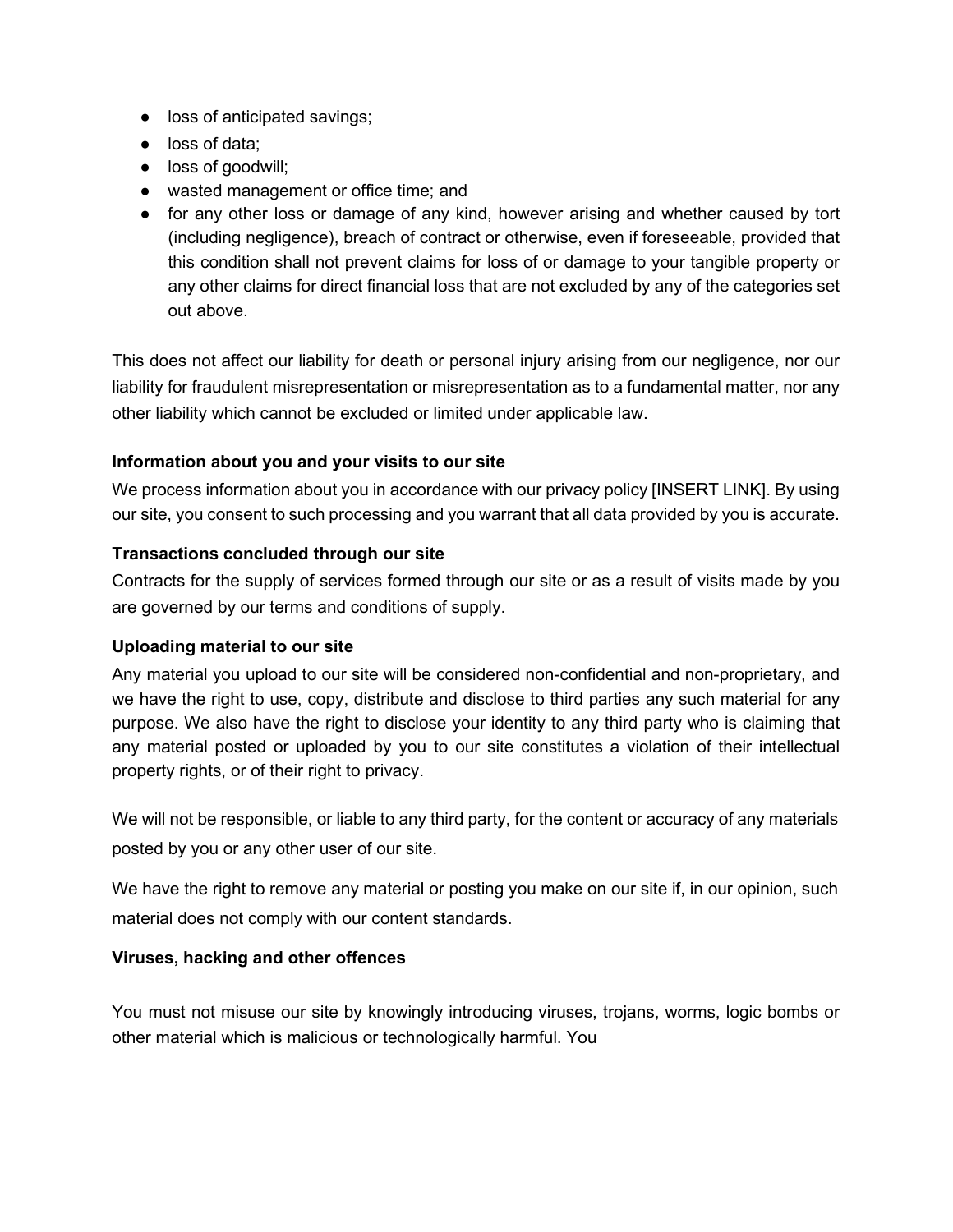must not attempt to gain unauthorised access to our site, the server on which our site is stored or any server, computer or database connected to our site. You must not attack our site via a denialof-service attack or a distributed denial-of service attack.

By breaching this provision, you would commit a criminal offence under the Computer Misuse Act 1990. We will report any such breach to the relevant law enforcement authorities and we will cooperate with those authorities by disclosing your identity to them. In the event of such a breach, your right to use our site will cease immediately.

We will not be liable for any loss or damage caused by a distributed denial-of-service attack, viruses or other technologically harmful material that may infect your computer equipment, computer programs, data or other proprietary material due to your use of our site or to your downloading of any material posted on it, or on any website linked to it.

# Linking to our site

You may link to our home page, provided you do so in a way that is fair and legal and does not damage our reputation or take advantage of it, but you must not establish a link in such a way as to suggest any form of association, approval or endorsement on our part where none exists.

You must not establish a link from any website that is not owned by you.

Our site must not be framed on any other site, nor may you create a link to any part of our site other than the home page. We reserve the right to withdraw linking permission without notice.

If you wish to make any use of material on our site other than that set out above, please address your request to info@lettingoptions4u.co.uk

### Links from our site

Where our site contains links to other sites and resources provided by third parties, these links are provided for your information only. We have no control over the contents of those sites or resources, and accept no responsibility for them or for any loss or damage that may arise from your use of them.

### Jurisdiction and applicable law

The English courts will have exclusive jurisdiction over any claim arising from, or related to, a visit to our site although we retain the right to bring proceedings against you for breach of these conditions in your country of residence or any other relevant country.